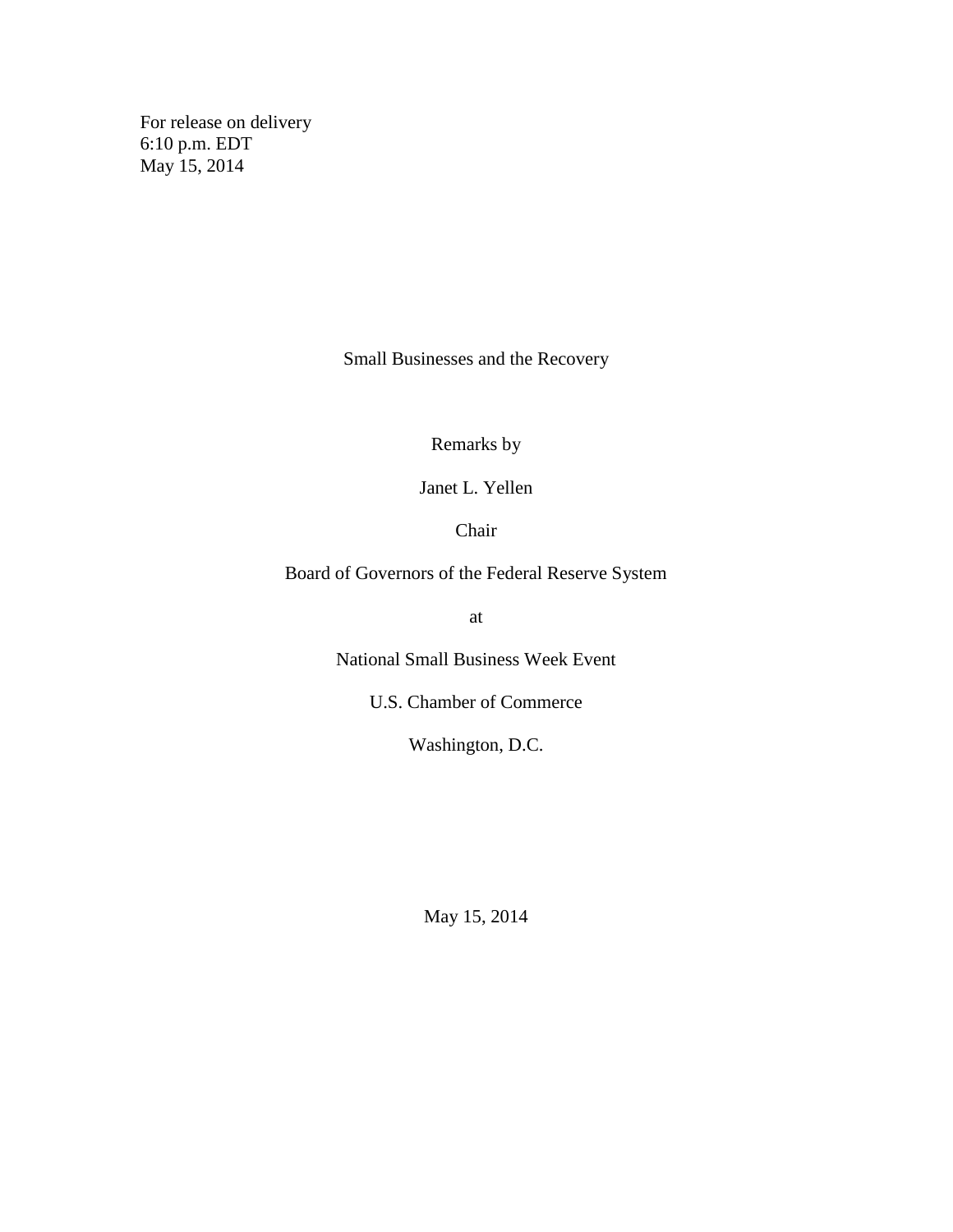Thank you, Administrator Contreras-Sweet, I am pleased to be at the U.S. Chamber, to have this opportunity to be part of Small Business Week, and to meet the outstanding entrepreneurs here this evening. I am also grateful to be able to share a few thoughts on the important role I believe small businesses have played and will continue to play in America's recovery from the financial crisis and the Great Recession.

After the onset of the crisis, the Federal Reserve took extraordinary steps to stabilize the financial system and halt the plunge in economic activity. Since then, the Fed has continued to use its monetary policy tools to promote the recovery and make progress toward our mandated objectives of maximum employment and price stability. By putting downward pressure on interest rates, the Fed is trying to make financial conditions more accommodative--supporting asset values and lower borrowing costs for households and businesses and thus encouraging the spending that spurs job creation and a stronger recovery.

Crucial to this process, as I just mentioned, is job creation. The Federal Reserve tries to promote the conditions to foster job creation, but, overwhelmingly, it is businesses that create the jobs. About 85 percent of nonfarm employment is in the private sector, which traditionally is the source of a similarly large share of new jobs during economic expansions. So far during this expansion, public-sector employment has declined and the private sector has accounted for all of the net increase in employment, so businesses have been even more crucial to job creation than usual.

Small businesses, of course, are responsible for a large share of these new jobs. According to the latest data from the Labor Department, a little more than half of the net number of jobs created since employment began growing in 2010 has been generated by